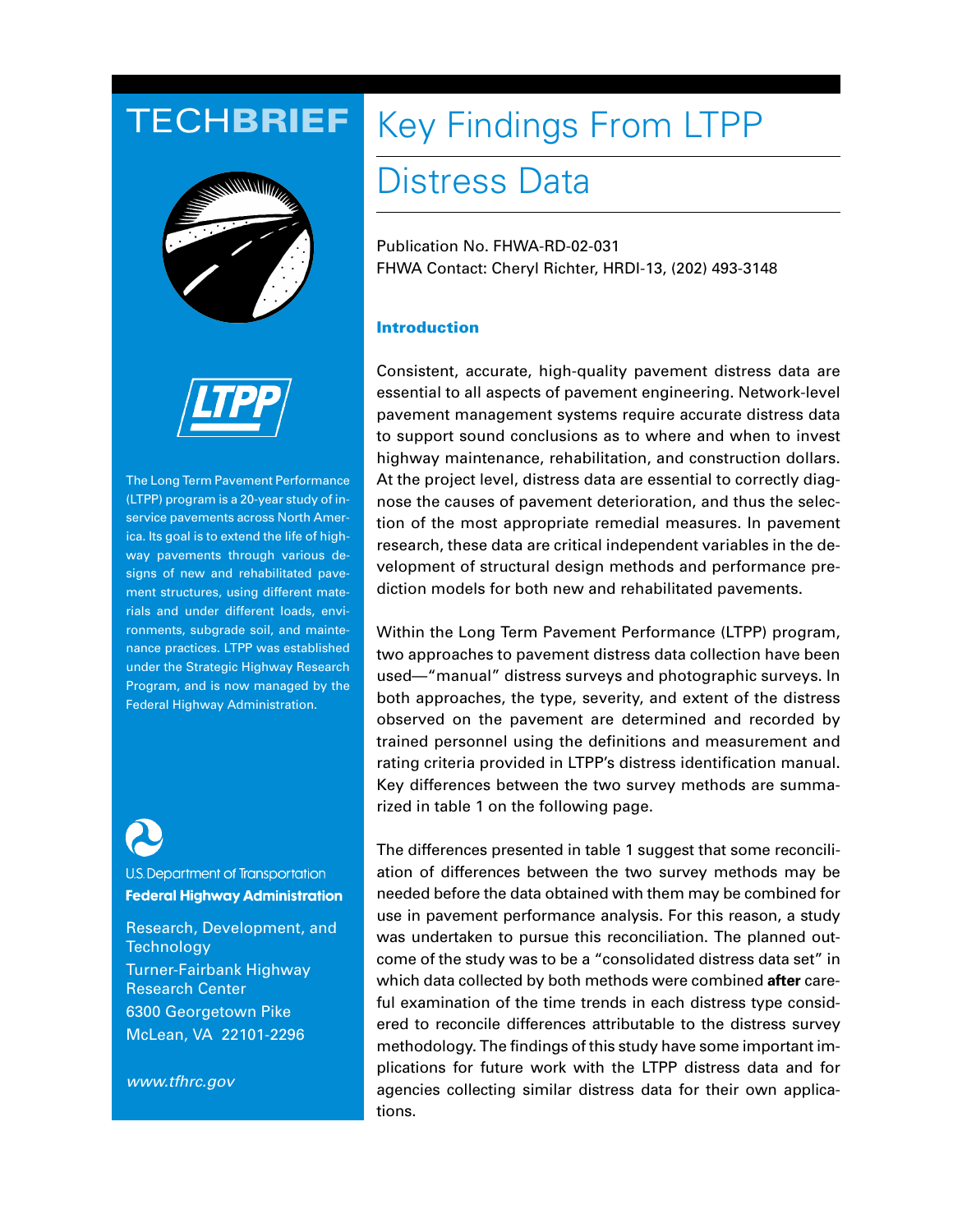| Table 1. Key differences between LTPP manual and photographic distress surveys. |                                          |                                                            |  |  |  |
|---------------------------------------------------------------------------------|------------------------------------------|------------------------------------------------------------|--|--|--|
|                                                                                 | <b>Manual</b><br><b>Photographic</b>     |                                                            |  |  |  |
| <b>Traffic Control</b>                                                          | <b>Full lane closure</b>                 | Not required                                               |  |  |  |
| <b>Lighting Conditions</b>                                                      | Daylight (uncontrolled)                  | Uniform artificial illumination<br>(nighttime photography) |  |  |  |
| <b>Permanent Record</b>                                                         | Hand-drawn distress maps<br>(subjective) | 35-mm photograph<br>(objective)                            |  |  |  |
| <b>View of Pavement</b><br><b>Surface</b>                                       | Direct, three-dimensional                | Indirect (photograph),<br>two-dimensional image            |  |  |  |
| <b>Ability to See</b><br><b>Fine Cracks</b>                                     | Not limited by survey<br>methodolgy      | Limited by image resolution                                |  |  |  |

**Key Findings**

The most important finding of this investigation is that there is **no systematic difference in the distress data that is attributable to the method of survey**. Thus, no reconciliation of data differences due to distress survey methods is needed prior to combining photographic and manual distress data for use in subsequent analysis.

It was also found that the majority of the distress data reflect rational time trends and are, therefore, suitable for use in future performance analysis.

Finally, the methodology applied to evaluate the LTPP distress data is very promising as

a quality control tool. It is anticipated that this methodology will be used to enhance LTPP quality control measures. It could also be developed further to provide a quality control tool for State and other highway agencies to use in evaluating pavement distress data collected for their pavement management systems.

## **Distresses Considered**

The distresses shown in table 2 (below) were the focus of this study, because they are the distresses most commonly observed in the LTPP test sections.

The review process involved plotting the distress data as a

function of time to evaluate whether the distress progression made sense or not. The closeness of the actual data points to a linear regression line drawn through the data points was evaluated. If the data were not within a specified tolerance, the data for that section were examined more closely. Additional checks assessed the data in terms of logic (i.e., increasing distress with time and threshold values). If the data failed all of these checks, the distress was logged as discrepant.

## **Results of Review Process**

The majority of the data showed plausible trends. Those

| Table 2. Key distress types.     |                                  |                                  |  |  |  |
|----------------------------------|----------------------------------|----------------------------------|--|--|--|
| <b>HMA</b>                       | <b>JC</b>                        | <b>CRC</b>                       |  |  |  |
| <b>Fatigue Cracking</b>          | <b>Corner Breaks</b>             | <b>Longitudinal Cracking</b>     |  |  |  |
| <b>Longitudinal Cracking</b>     | <b>Longitudinal Cracking</b>     | <b>Transverse Cracking</b>       |  |  |  |
| <b>Transverse Cracking</b>       | <b>Transverse Cracking</b>       | <b>Patch/Patch Deterioration</b> |  |  |  |
| <b>Patch/Patch Deterioration</b> | <b>Patch/Patch Deterioration</b> | Punchouts                        |  |  |  |
| <b>Block Cracking</b>            |                                  |                                  |  |  |  |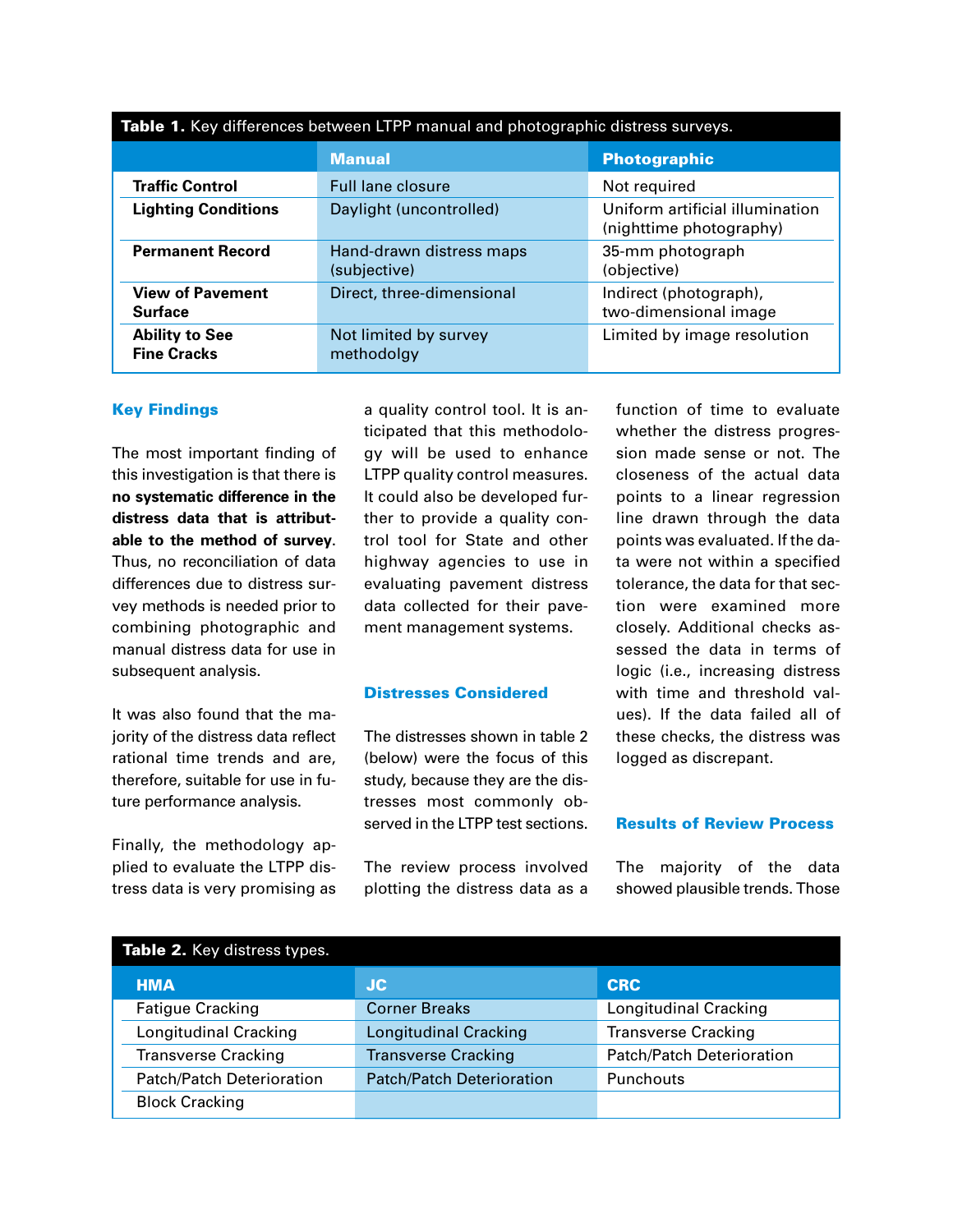that did not were initially categorized as discrepant and were examined more closely to determine the cause of the discrepancies. The largest number of discrepant surveys were those for which extensive longitudinal and transverse cracking were recorded regardless of pavement type. Nearly 75 percent of the surveys were found to be problem-free with actual percentages of 61, 78, and 75 for pavements with hot-mix asphalt (HMA), jointed concrete (JC), and continuously reinforced concrete (CRC) surfaces, respectively.

## **Causes of Discrepant Data**

The causes of the observed discrepancies were categorized into five groups as shown in table 3 (below).

Discrepant survey data categorized as "human error" were both quantitative and qualitative in nature. Computational errors occurred in compiling numerical data such as total number of cracks or area of patches. Due to the subjective nature of evaluating visual distress, many surveys were labeled as being discrepant because of differentiating between the following:

- Fatigue cracking and longitudinal cracking in the wheelpath.
- Wheelpath longitudinal cracking and non-wheelpath longitudinal cracking.
- Block cracking and longitudinal and transverse cracking.

Although some discrepant survey data were attributed initially to "seasonal effects," this classification could not be confirmed as part of this review process.

Overall, the condition survey results were found to be independent of data collection methodology: manual and photographic distress surveys yielded similar results.

Evaluation strategies or erroneous assumptions made at the onset of this analysis accounted for approximately 36 percent of the questionable data. These included the following:

- Statistical analyses that did not account for the baseline measurement of distress in establishing variability measurements (i.e., standard deviation and variance).
- Statistical analyses that did not account for a non-linear increase in distress with time.
- Identification of maintenance and rehabilitation activities.

| Table 3. Causes of discrepant data. |                                                        |                                                       |                                             |                |  |  |
|-------------------------------------|--------------------------------------------------------|-------------------------------------------------------|---------------------------------------------|----------------|--|--|
| <b>Human Error</b>                  | <b>Seasonal</b><br><b>Effects</b>                      | <b>Data</b><br><b>Collection</b><br><b>Methodolgy</b> | <b>Evaluation</b><br><b>Strategy</b>        | <b>Unknown</b> |  |  |
| 17 percent                          | 0 percent                                              | 6 percent                                             | 36 percent                                  | 41 percent     |  |  |
| • Distress<br>definition            | • Thermal effects<br>on crack width                    | • Manual vs.<br>automated                             | • Nonlinear<br>increase in<br>distress      |                |  |  |
| • Summarization                     | • Visibility of<br>distress due to<br>surface moisture | • Color, contrast,<br>and depth<br>perception         | • Insufficient<br>quantities<br>of distress |                |  |  |
|                                     | • Resolution<br>(e.g., hairline<br>cracking)           | Undocumented<br>maintenance<br>and rehabilitation     |                                             |                |  |  |